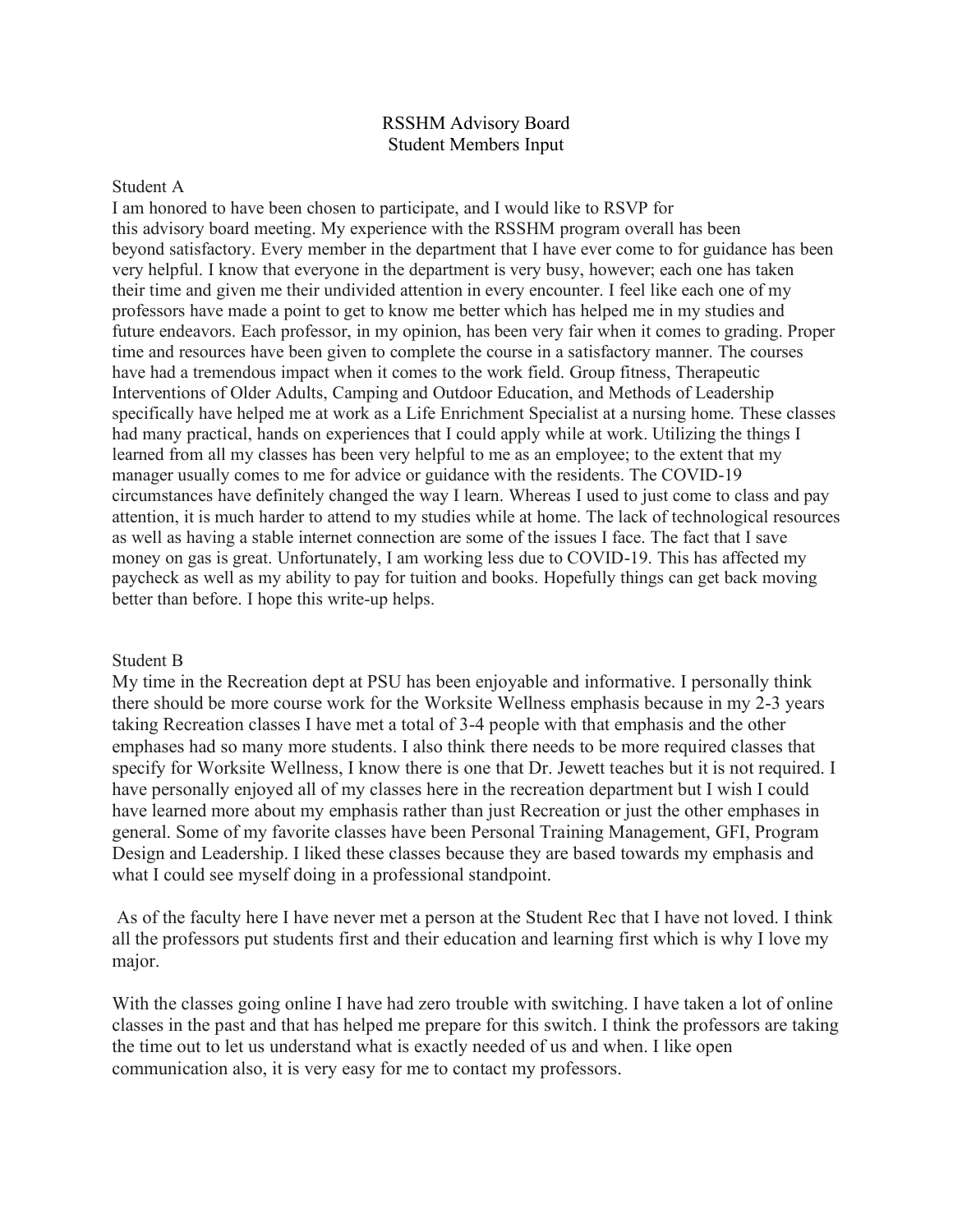### Student C

I would love the opportunity to be a student representative. Thank you for thinking of me in this role.

In the RSSHM program, I have taken many classes which I enjoyed and learned a lot in. I have so much interest in this field so I feel like it is easier for me to process the information because I genuinely want to learn it. Along with the classes, I was a Student Researcher in a research study which was an awesome experience so far (hopefully it is able to continue in the fall) and I learned so much with hands on experience. The purpose of the study was to assess the fitness levels of older adults. We were able to fully assess a few subjects but then it got halted because of COVID-19.

The only jobs I have really had in the field of Recreation would be seasonal employment with my city's parks and recreation. I was a lifeguard and swim lesson teacher for 4 years. COVID-19 has impacted me because the classes that are now online are not supposed to be and it is harder to learn now with those. I was also really looking forward to the research study as well and now we have no idea when that can start up again. It is very frustrating and hard for people to deal with. I am not struggling in my classes thankfully, but I would rather learn in person than online. The unknown is scary and I would like to get back to school so I am just hoping for the best and looking forward to the fall semester. Thank you for choosing me for this position on the advisory board!

# Student D

I would be honored to be a student representative. I have been in the RSSHM program for two semesters now and have enjoyed every day of it. Pittsburg State University went beyond my expectations, I love it here. Once I found out more information about Therapeutic Recreation at the end of 2018, the more I wanted to be in this field. I love what I am doing and cannot wait to see where this field takes me. I have not had a recreation job because I have been a Certified Nurse Assistant since fall 2016. When I came to PSU though in fall 2019, Dr. Miller asked if I would like to be a student researcher for this new study- "Assessing Older Adults 60 years and older of Southeast Kansas". The purpose of this study was to see what the fitness levels of older adults were and to help them learn more about themselves. I hope I can continue this study during this upcoming 2020 fall semester. It was put on pause due to the COVID-19 virus spreading around. I did get hands on experience though with a few of the subjects and the equipment in the exercise science lab. That is my favorite learning style-hands on. All of my classes switched to online which was a major change because a few of my classes went out into the community or we did hands-on activities in the classroom. I personally am doing fine, but miss the classroom environment. I feel more engaged when I am in a classroom.

Thank you for considering me to be one of the student representatives on the recreation advisory board.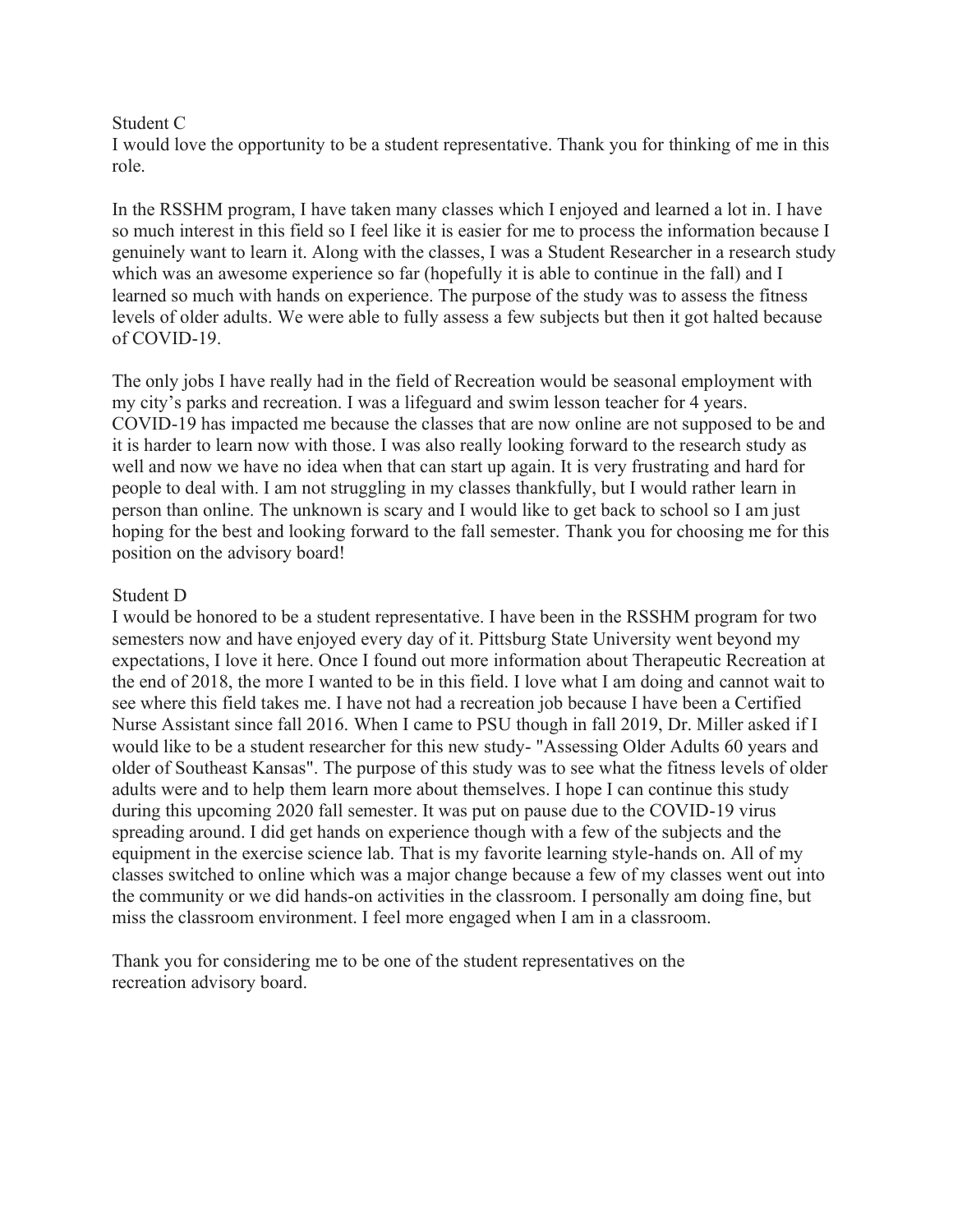### Student E

Hello! I hope that the individuals reading this and their loved ones are well. I would like to say thank you for being asked to share my thoughts on the RSSHM program. This program and the faculty in HHPR have helped me learn a lot and grow, and I feel fortunate to study in RSSHM with a hospitality emphasis at Pittsburg State, as the cost is much more affordable than other options in the region for this area of study, and the faculty, staff, and community is very committed to helping students succeed, in my opinion. Throughout my time in this program, I have benefited greatly from the encouragement, and at times, requirement, of students to take advantage of volunteer opportunities and other field experience opportunities. Even if some of these opportunities might not seem at the surface to be directly in-line with emphasis areas in the department such as hospitality management or community/worksite wellness, they teach a great deal about the importance of service, being able to think on your feet, and working with and for people, and your community.

In terms of coursework, as a hospitality management emphasis student, all of my area courses are online. And while I completely understand that there are benefits to this in terms of being able to offer the courses to remote students and create flexibility for others, I think that at times I do not learn as much as I do in in-person courses just from design. I also hope in the future that the HHPR club and/or the courses students are in can focus on professional development options outside of KRPA and KAHPERD, as I have struggled with finding conferences to attend and locating organizations to follow, and know that other students outside of the rec/sport emphasis side of things have struggled with trying to balance wanting the professional conference and other degree-required development things like internships to be meaningful experiences but also be something that is not incredibly costly. In addition, I know that it might be difficult for students to have time to discover different opportunities and things on top of work, school, activities, and other obligations or they might not fully understand that KRPA and KAHPERD might not be well-suited to their areas. I know that other departments on campus have their students participate in annual fundraisers to help offset costs, and I think with the skillsets of students in this department that it might be feasible to create something similar while also gaining experience maybe through a class project or club activity. I know that I would love the opportunity to raise awareness and funds for the department.

Speaking on COVID-19, I hope that faculty, staff, and students are doing well. While the transition is different and difficult at times, I'm just doing the best I can to balance class, work, and general life. My part-time work in my emphasis area has been impacted significantly for the plans that were in place, but adjustments are being made and we're going at it with our "This is fine, we'll all work together and get through" outlook as usual, which I think prepares me well for hospitality in the future and just in general. I am fortunate to have wifi accessibility even if it isn't great at times. It is very much a bummer to not have the everyday class connections and learning I am accustomed to but I am very grateful to know professors, classmates, and others who still work for connection, learning, and growth even in this current new normal.